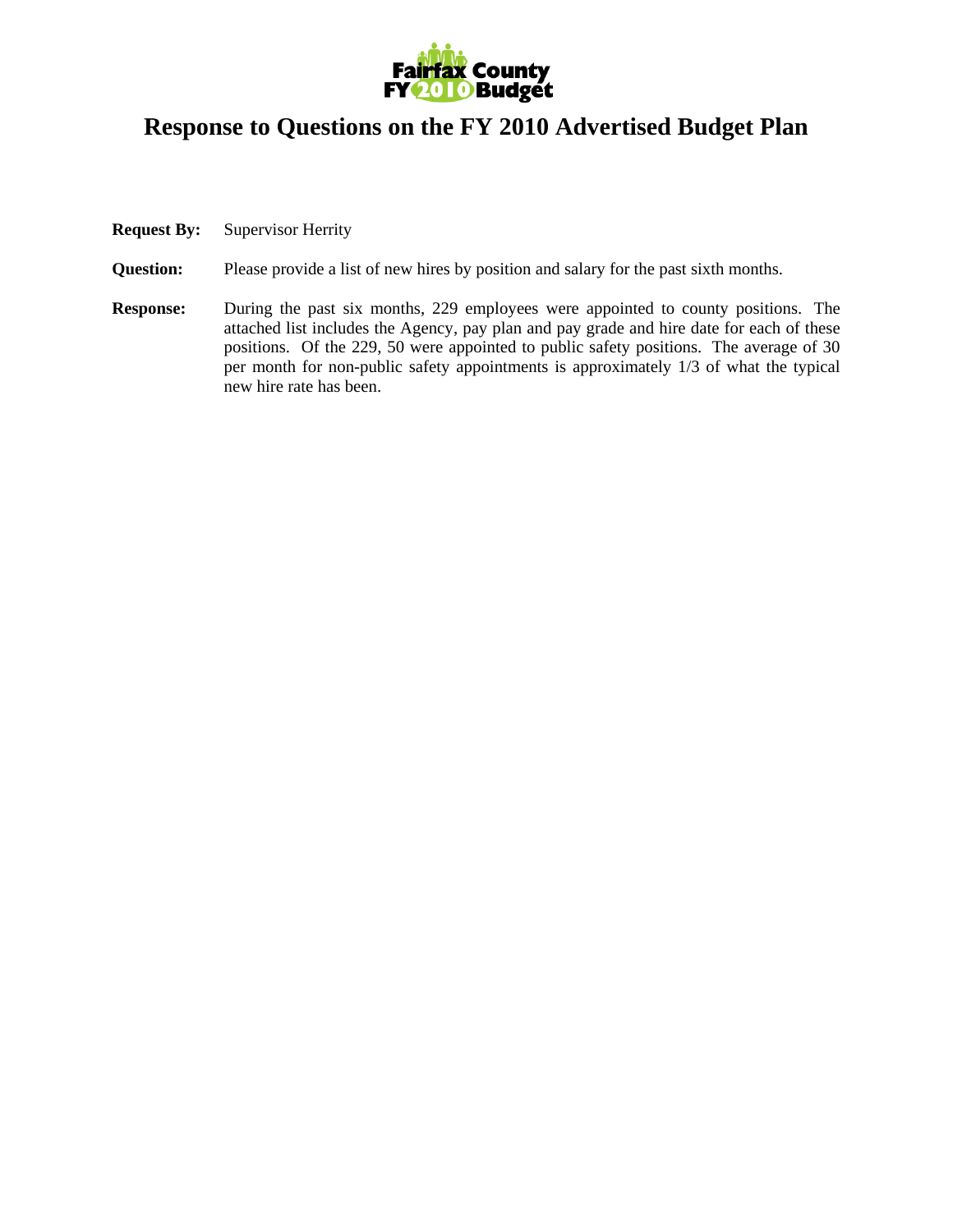| <b>Action Code Desc</b>           |                                         | <b>Class Code Title</b>              | Pay<br>Plan              | Pay<br>Grade    | <b>Action Date</b>     |
|-----------------------------------|-----------------------------------------|--------------------------------------|--------------------------|-----------------|------------------------|
| <b>Initial Appointment</b>        | Agency<br><b>BOARD OF SUPERVISORS</b>   | MEMBER BOARD OF SUPERVISORS          | X                        | 01              | 3/18/2009              |
| <b>Initial Appointment</b>        | <b>BOARD OF SUPERVISORS</b>             | <b>ADMIN AIDE</b>                    | X                        | 01              | 2/23/2009              |
| <b>Initial Appointment</b>        | <b>BOARD OF SUPERVISORS</b>             | <b>ADMIN AIDE</b>                    | X                        | 01              | 3/16/2009              |
| <b>Initial Appointment</b>        | <b>BOARD OF SUPERVISORS</b>             | <b>ADMIN AIDE</b>                    | X                        | 01              | 2/11/2009              |
| <b>Transfer-Exempt to Merit</b>   | CABLE COMMUN & CONSUMER PROT            | <b>ADMIN ASST II</b>                 | $\overline{s}$           | $\overline{13}$ | 11/22/2008             |
| <b>Initial Appointment</b>        | <b>CABLE COMMUN &amp; CONSUMER PROT</b> | NETWORK/TELECOM ANALYST III          | $\overline{\mathsf{s}}$  | 29              | $\frac{1}{1}$ /12/2009 |
|                                   | <b>FINANCE</b>                          |                                      | $\overline{\mathsf{s}}$  | 32              |                        |
| <b>Initial Appointment</b>        | <b>VEHICLE SERVICES</b>                 | <b>INVESTMENT MANAGER</b>            | $\overline{\mathsf{s}}$  | 14              | 1/5/2009               |
| <b>Initial Appointment</b>        |                                         | <b>AUTOMOTIVE PARTS SPECIALIST I</b> | $\overline{\mathsf{s}}$  |                 | 11/10/2008             |
| <b>Initial Appointment</b>        | <b>VEHICLE SERVICES</b>                 | <b>AUTOMOTIVE MECHANIC I</b>         |                          | 17              | 10/14/2008             |
| <b>Initial Appointment</b>        | <b>VEHICLE SERVICES</b>                 | <b>AUTOMOTIVE MECHANIC I</b>         | $\overline{S}$           | 17              | 10/14/2008             |
| Initial Appointment               | <b>HUMAN RESOURCES</b>                  | HR ANALYST IV                        | $\overline{S}$           | 31              | 1/12/2009              |
| Reemployment                      | <b>HUMAN RESOURCES</b>                  | <b>ADMIN ASST III</b>                | S                        | 15              | 2/17/2009              |
| <b>Initial Appointment</b>        | <b>HUMAN RESOURCES</b>                  | HR ANALYST III                       | $\overline{S}$           | 27              | 1/5/2009               |
| <b>Initial Appointment</b>        | <b>HUMAN RESOURCES</b>                  | <b>BUSINESS ANALYST IV</b>           | S                        | 29              | 2/17/2009              |
| <b>Transfer-Exempt to Merit</b>   | <b>RESTON COMMUNITY CENTER</b>          | MANAGEMENT ANALYST I                 | S                        | 20              | 10/11/2008             |
| <b>Initial Appointment</b>        | <b>RESTON COMMUNITY CENTER</b>          | ASST THEATER TECHNICAL DIR           | $\overline{S}$           | 19              | 12/20/2008             |
| <b>Initial Appointment</b>        | <b>RESTON COMMUNITY CENTER</b>          | THEATRICAL ARTS DIRECTOR             | S                        | 25              | 11/17/2008             |
| <b>Initial Appointment</b>        | ECONOMIC DEVELOPMENT AUTHORITY          | <b>ADMIN ASST - INTERNATIONAL</b>    | S                        | 19              | 11/24/2008             |
| <b>Initial Appointment</b>        | ECONOMIC DEVELOPMENT AUTHORITY          | <b>BUSINESS DEVELOPMENT MGR II</b>   | $\overline{\mathsf{s}}$  | 20              | 1/5/2009               |
| <b>Initial Appointment</b>        | ECONOMIC DEVELOPMENT AUTHORITY          | <b>BUSINESS DEVELOPMENT MGR IV</b>   | S                        | 27              | 10/14/2008             |
| <b>Initial Appointment</b>        | ECONOMIC DEVELOPMENT AUTHORITY          | <b>MARKET RESEARCHER I</b>           | S                        | 17              | 10/14/2008             |
| <b>Initial Appointment</b>        | ECONOMIC DEVELOPMENT AUTHORITY          | <b>BUSINESS DEVELOPMENT MGR IV</b>   | S                        | 27              | 10/14/2008             |
| <b>Initial Appointment</b>        | <b>MANAGEMENT &amp; BUDGET</b>          | <b>BUDGET ANALYST III</b>            | $\overline{s}$           | 27              | 10/14/2008             |
| <b>Transfer-Exempt to Merit</b>   | <b>MANAGEMENT &amp; BUDGET</b>          | <b>BUDGET ANALYST I</b>              | $\overline{\mathcal{S}}$ | 20              | 10/25/2008             |
| <b>Transfer from School Board</b> | <b>FACILITIES MANAGEMENT</b>            | <b>ELECTRICIAN I</b>                 | $\overline{\mathcal{S}}$ | 17              | 11/10/2008             |
| <b>Transfer-Exempt to Merit</b>   | <b>FACILITIES MANAGEMENT</b>            | <b>MAINTENANCE WORKER</b>            | $\overline{\mathsf{s}}$  | 10              | 11/8/2008              |
| <b>Initial Appointment</b>        | <b>FACILITIES MANAGEMENT</b>            | <b>ELECTRICIAN SUPERVISOR</b>        | $\overline{\mathsf{s}}$  | $\overline{21}$ | 10/27/2008             |
| <b>Initial Appointment</b>        | <b>WASTEWATER</b>                       | SENIOR MAINTENANCE WORKER            | $\overline{\mathsf{s}}$  | $\overline{13}$ | 10/14/2008             |
| <b>Initial Appointment</b>        | <b>WASTEWATER</b>                       | PLANT OPERATOR                       | $\overline{s}$           | 17              | 1/21/2009              |
| <b>Initial Appointment</b>        | <b>WASTEWATER</b>                       | <b>INDUSTRIAL ELECTRICIAN II</b>     | $\overline{s}$           | $\overline{19}$ | 12/8/2008              |
| <b>Initial Appointment</b>        | <b>WASTEWATER</b>                       | PAINTER I                            | $\overline{\mathsf{s}}$  | $\overline{16}$ | 11/24/2008             |
| Transfer-Exempt to Merit          | <b>WASTEWATER</b>                       | <b>PLANT MECHANIC II</b>             | $\overline{s}$           | $\overline{15}$ | 11/8/2008              |
| <b>Initial Appointment</b>        | <b>WASTEWATER</b>                       | DATABASE ADMINISTRATOR I             | $\overline{\mathsf{s}}$  | $\overline{27}$ | 10/14/2008             |
| <b>Initial Appointment</b>        | <b>WASTEWATER</b>                       | PLANT OPERATOR                       | $\overline{\mathsf{s}}$  | 17              | 1/5/2009               |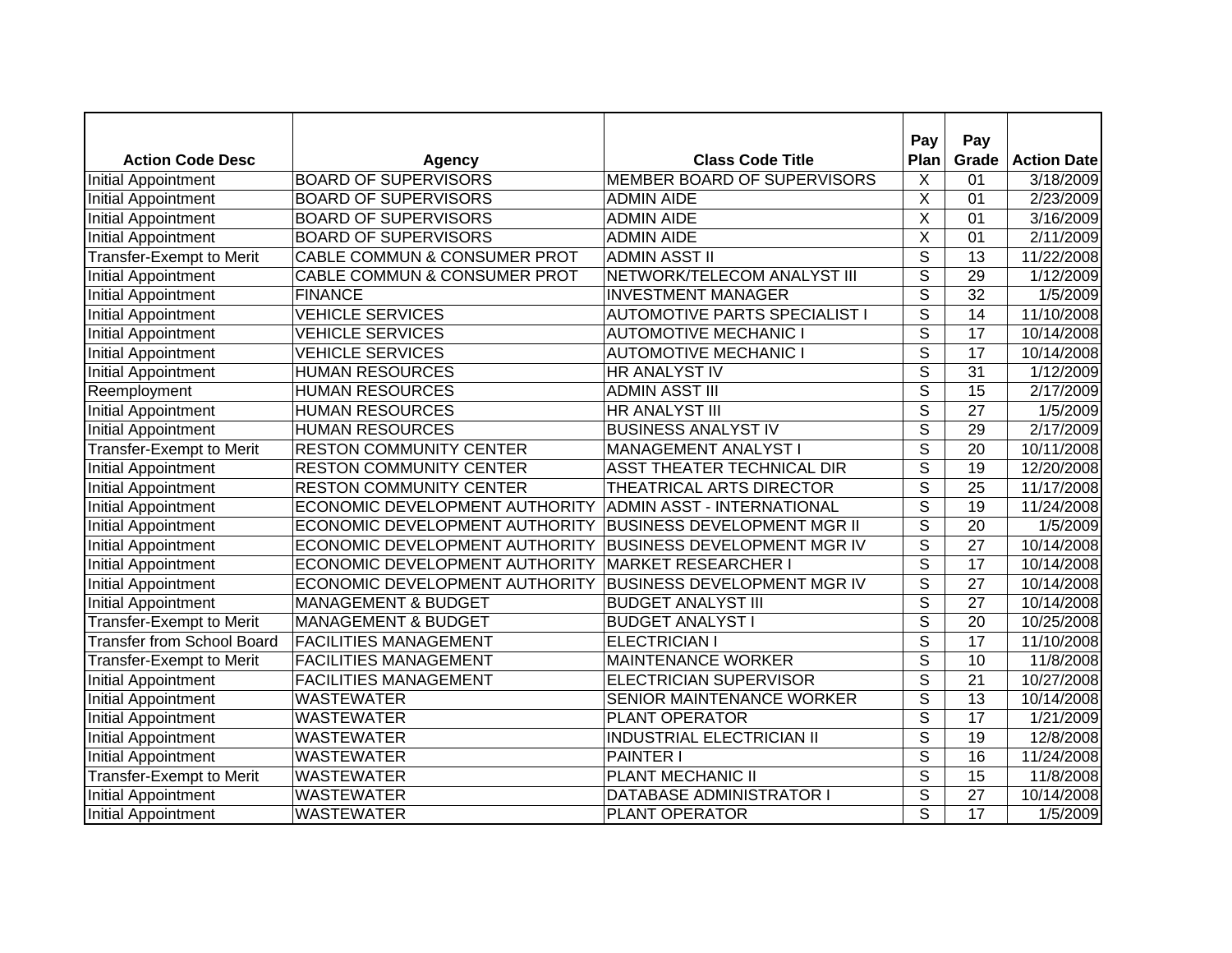| <b>Action Code Desc</b>         |                                          | <b>Class Code Title</b>               | Pay<br>Plan              | Pay             |                                  |
|---------------------------------|------------------------------------------|---------------------------------------|--------------------------|-----------------|----------------------------------|
| Transfer-Exempt to Merit        | <b>Agency</b><br><b>WASTEWATER</b>       | SENIOR MAINTENANCE WORKER             | S                        | Grade<br>13     | <b>Action Date</b><br>11/22/2008 |
|                                 | <b>WASTEWATER</b>                        | <b>MAINTENANCE WORKER</b>             | $\overline{s}$           | 10              | 10/14/2008                       |
| Reemployment                    |                                          | <b>INDUSTRIAL ELECTRICIAN II</b>      | $\overline{\mathsf{s}}$  | 19              |                                  |
| <b>Initial Appointment</b>      | <b>WASTEWATER</b>                        |                                       |                          |                 | 12/8/2008                        |
| <b>Initial Appointment</b>      | <b>WASTEWATER</b>                        | <b>INDUSTRIAL ELECTRICIAN II</b>      | $\overline{s}$           | 19              | 10/14/2008                       |
| Reemployment                    | <b>WASTEWATER</b>                        | PLANT MECHANIC II                     | $\overline{\mathsf{s}}$  | 15              | 12/19/2008                       |
| <b>Initial Appointment</b>      | <b>WASTEWATER</b>                        | SENIOR MAINTENANCE WORKER             | $\overline{s}$           | $\overline{13}$ | 12/22/2008                       |
| <b>Initial Appointment</b>      | <b>WASTEWATER</b>                        | <b>HEAVY EQUIPMENT OPERATOR</b>       | $\overline{\mathsf{s}}$  | 17              | 1/21/2009                        |
| <b>Initial Appointment</b>      | <b>WASTEWATER</b>                        | PLANT OPERATOR                        | $\overline{\mathsf{s}}$  | 17              | 1/5/2009                         |
| <b>Initial Appointment</b>      | STORMWATER MANAGEMENT                    | SENIOR MAINTENANCE WORKER             | S                        | 13              | 12/22/2008                       |
| Initial Appointment             | STORMWATER MANAGEMENT                    | <b>MOTOR EQUIPMENT OPERATOR</b>       | $\overline{\mathsf{s}}$  | 15              | 10/14/2008                       |
| Reemployment                    | STORMWATER MANAGEMENT                    | <b>PROJECT MANAGER I</b>              | $\overline{S}$           | 26              | 10/20/2008                       |
| Transfer-Exempt to Merit        | <b>LAND DEVELOPMENT</b>                  | <b>ADMIN ASST III</b>                 | S                        | 15              | 10/25/2008                       |
| Transfer-Exempt to Merit        | <b>LAND DEVELOPMENT</b>                  | <b>ADMIN ASST III</b>                 | $\overline{S}$           | 15              | 10/25/2008                       |
| Reemployment                    | <b>SOLID WASTE</b>                       | HEAVY EQUIPMENT OPERATOR              | S                        | 17              | 3/23/2009                        |
| Reemployment                    | <b>SOLID WASTE</b>                       | <b>ADMIN ASST III</b>                 | S                        | 15              | 10/14/2008                       |
| Initial Appointment             | <b>SOLID WASTE</b>                       | <b>MOTOR EQUIPMENT OPERATOR</b>       | S                        | 15              | 10/11/2008                       |
| Initial Appointment             | <b>SOLID WASTE</b>                       | PUBLIC WORKS ENV SVCS SPEC            | S                        | 25              | 11/8/2008                        |
| Initial Appointment             | <b>SOLID WASTE</b>                       | <b>MOTOR EQUIPMENT OPERATOR</b>       | S                        | 15              | 10/25/2008                       |
| <b>Transfer-Exempt to Merit</b> | <b>SOLID WASTE</b>                       | <b>MAINTENANCE WORKER</b>             | s                        | 10              | 3/14/2009                        |
| Initial Appointment             | <b>SOLID WASTE</b>                       | <b>MOTOR EQUIPMENT OPERATOR</b>       | s                        | 15              | 10/11/2008                       |
| <b>Initial Appointment</b>      | <b>SOLID WASTE</b>                       | <b>MOTOR EQUIPMENT OPERATOR</b>       | S                        | 15              | 10/11/2008                       |
| Transfer-Exempt to Merit        | PLANNING & ZONING                        | <b>PLANNER II</b>                     | $\overline{S}$           | 24              | 11/22/2008                       |
| Reemployment                    | PLANNING & ZONING                        | PLANNING TECHNICIAN II                | S                        | 18              | 2/17/2009                        |
| Reemployment                    | <b>EXTERNAL AUDIT</b>                    | <b>MANAGEMENT ANALYST II</b>          | $\overline{\mathsf{s}}$  | 24              | 1/15/2009                        |
| <b>Initial Appointment</b>      | <b>HOUSING &amp; COMMUNITY DEVELOPMT</b> | <b>GENERAL BLDG MAINT WORKER I</b>    | $\overline{\mathcal{S}}$ | 16              | 10/14/2008                       |
| <b>Initial Appointment</b>      | <b>HOUSING &amp; COMMUNITY DEVELOPMT</b> | HOUSING SERVICES SPECIALIST II        | $\overline{s}$           | $\overline{21}$ | 10/6/2008                        |
| <b>Transfer-Exempt to Merit</b> | <b>HOUSING &amp; COMMUNITY DEVELOPMT</b> | <b>HOUSING SERVICES SPECIALIST II</b> | $\overline{\mathsf{s}}$  | $\overline{21}$ | 1/31/2009                        |
| <b>Initial Appointment</b>      | <b>HOUSING &amp; COMMUNITY DEVELOPMT</b> | <b>ACCOUNTANT III</b>                 | $\overline{s}$           | 27              | 2/9/2009                         |
| Initial Appointment             | <b>TRANSPORTATION</b>                    | <b>TRANSPORTATION PLANNER III</b>     | $\overline{s}$           | 27              | 10/6/2008                        |
| <b>Transfer-Exempt to Merit</b> | <b>TRANSPORTATION</b>                    | PLANNING TECHNICIAN II                | $\overline{s}$           | $\overline{18}$ | 10/11/2008                       |
| <b>Initial Appointment</b>      | <b>TRANSPORTATION</b>                    | <b>TRANSPORTATION PLANNER II</b>      | $\overline{\mathsf{s}}$  | $\overline{24}$ | 1/21/2009                        |
| <b>Initial Appointment</b>      | MCLEAN COMMUNITY CENTER                  | PARK/REC SPECIALIST II                | $\overline{s}$           | $\overline{21}$ | 2/1/2009                         |
| <b>Initial Appointment</b>      | <b>COMMUNITY &amp; RECREATION SVCS</b>   | <b>PARK/REC SPECIALIST I</b>          | $\overline{\mathsf{s}}$  | $\overline{19}$ | 1/5/2009                         |
| Initial Appointment             | <b>COMMUNITY &amp; RECREATION SVCS</b>   | PARK/RECREATION ASSISTANT             | $\overline{\mathsf{s}}$  | $\overline{16}$ | 12/5/2008                        |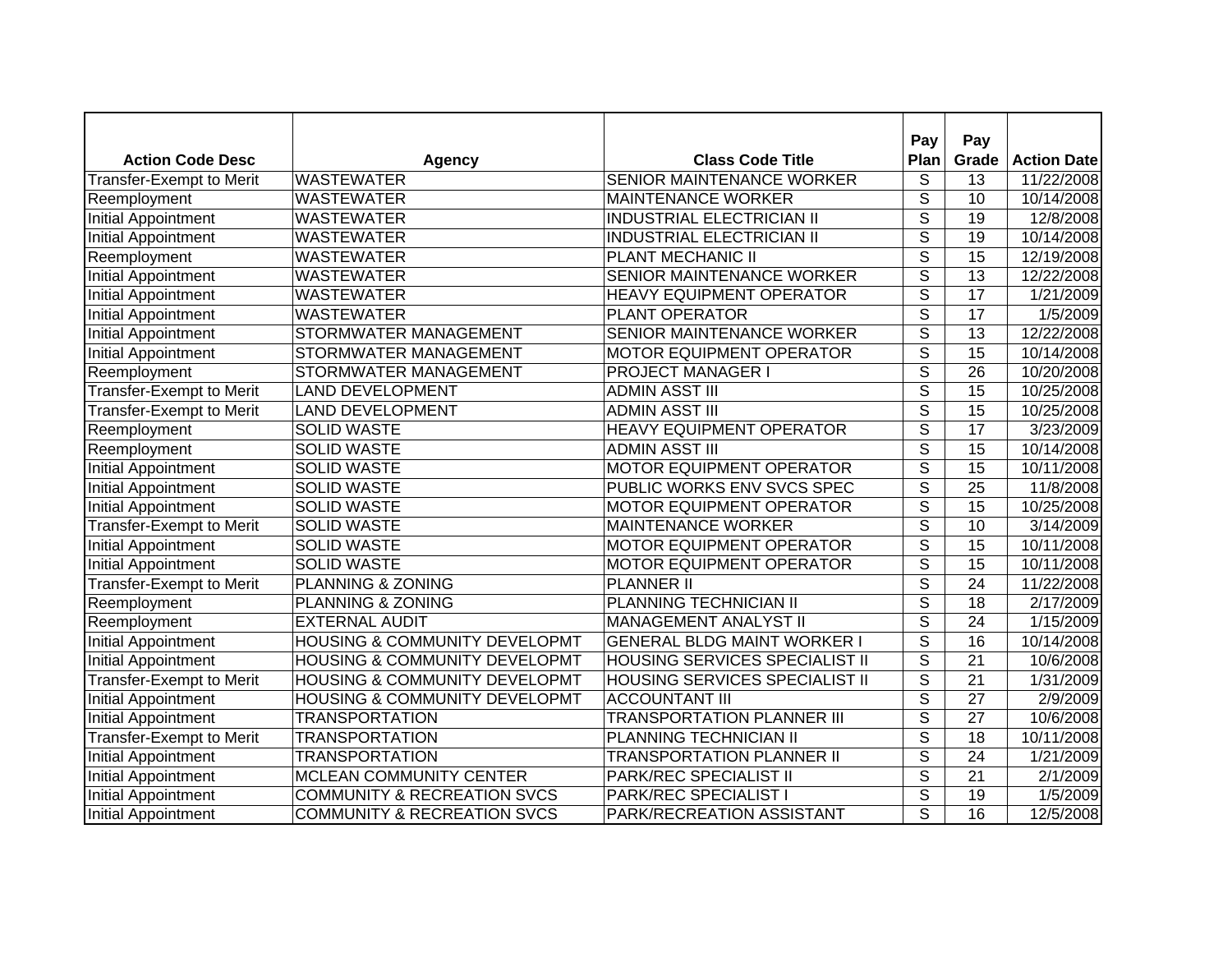|                                 |                                        |                                      | Pay                      | Pay             |                    |
|---------------------------------|----------------------------------------|--------------------------------------|--------------------------|-----------------|--------------------|
| <b>Action Code Desc</b>         | <b>Agency</b>                          | <b>Class Code Title</b>              | Plan                     | Grade           | <b>Action Date</b> |
| Transfer-Exempt to Merit        | <b>COMMUNITY &amp; RECREATION SVCS</b> | PARK/RECREATION ASSISTANT            | S                        | 16              | 1/3/2009           |
| Initial Appointment             | <b>COMMUNITY &amp; RECREATION SVCS</b> | PARK/RECREATION ASSISTANT            | $\overline{s}$           | 16              | 2/2/2009           |
| <b>Initial Appointment</b>      | <b>COMMUNITY &amp; RECREATION SVCS</b> | PARK/REC SPECIALIST I                | $\overline{\mathsf{s}}$  | 19              | 10/25/2008         |
| Transfer-Exempt to Merit        | <b>COMMUNITY &amp; RECREATION SVCS</b> | <b>ADMIN ASST III</b>                | $\overline{s}$           | 15              | 1/17/2009          |
| <b>Transfer-Exempt to Merit</b> | <b>COMMUNITY &amp; RECREATION SVCS</b> | PARK/REC SPECIALIST I                | $\overline{\mathsf{s}}$  | 19              | 10/25/2008         |
| Reemployment                    | <b>COMMUNITY &amp; RECREATION SVCS</b> | PARK/REC SPECIALIST I                | $\overline{\mathsf{s}}$  | 19              | 1/5/2009           |
| Reemployment                    | <b>COMMUNITY &amp; RECREATION SVCS</b> | PARK/REC SPECIALIST I                | $\overline{\mathsf{s}}$  | 19              | 10/25/2008         |
| Transfer-Exempt to Merit        | <b>COMMUNITY &amp; RECREATION SVCS</b> | PARK/REC SPECIALIST I                | $\overline{\mathsf{s}}$  | $\overline{19}$ | 1/3/2009           |
| <b>Initial Appointment</b>      | <b>COMMUNITY &amp; RECREATION SVCS</b> | PARK/REC SPECIALIST I                | $\overline{\mathcal{S}}$ | 19              | 1/5/2009           |
| Reemployment                    | PARK AUTHORITY                         | PARK/RECREATION ASSISTANT            | $\overline{S}$           | 16              | 3/9/2009           |
| Transfer-Exempt to Merit        | <b>PARK AUTHORITY</b>                  | PARK/RECREATION ASSISTANT            | S                        | 16              | 2/28/2009          |
| Initial Appointment             | <b>PARK AUTHORITY</b>                  | PROJECT COORDINATOR                  | S                        | 31              | 1/21/2009          |
| Transfer-Exempt to Merit        | <b>PARK AUTHORITY</b>                  | <b>MAINTENANCE WORKER</b>            | $\overline{S}$           | 10              | 11/8/2008          |
| Transfer-Exempt to Merit        | PARK AUTHORITY                         | <b>LANDSCAPE ARCHITECT II</b>        | $\overline{\mathcal{S}}$ | 24              | 11/8/2008          |
| Reemployment                    | PARK AUTHORITY                         | PARK DIVISION DIRECTOR               | S                        | 33              | 12/20/2008         |
| Transfer-Exempt to Merit        | PARK AUTHORITY                         | PARK/RECREATION ASSISTANT            | $\overline{\mathcal{S}}$ | 16              | 10/11/2008         |
| Transfer-Exempt to Merit        | PARK AUTHORITY                         | <b>TREE TRIMMER I</b>                | S                        | 13              | 1/3/2009           |
| Transfer-Exempt to Merit        | PARK AUTHORITY                         | HERITAGE RESOURCE SPEC II            | S                        | 20              | 11/8/2008          |
| Initial Appointment             | <b>LIBRARY</b>                         | <b>LIBRARIAN II</b>                  | $\overline{\mathcal{S}}$ | 22              | 3/1/2009           |
| Initial Appointment             | <b>LIBRARY</b>                         | <b>LIBRARY ASSISTANT II</b>          | S                        | 16              | 1/3/2009           |
| <b>Initial Appointment</b>      | <b>LIBRARY</b>                         | <b>LIBRARY INFORMATION ASSISTANT</b> | S                        | 19              | 12/8/2008          |
| Transfer-Exempt to Merit        | <b>LIBRARY</b>                         | <b>LIBRARY AIDE</b>                  | S                        | 13              | 1/3/2009           |
| Transfer-Exempt to Merit        | <b>LIBRARY</b>                         | <b>LIBRARY INFORMATION ASSISTANT</b> | S                        | 19              | 10/25/2008         |
| <b>Initial Appointment</b>      | <b>FAMILY SERVICES</b>                 | HUMAN SERVICE WORKER I               | $\overline{\mathcal{S}}$ | 18              | 12/6/2008          |
| <b>Initial Appointment</b>      | <b>FAMILY SERVICES</b>                 | DAY CARE CENTER TEACHER I            | $\overline{\mathcal{S}}$ | 15              | 10/14/2008         |
| <b>Initial Appointment</b>      | <b>FAMILY SERVICES</b>                 | SOCIAL WORKER III                    | $\overline{\mathsf{s}}$  | $\overline{24}$ | 3/9/2009           |
| <b>Transfer-Exempt to Merit</b> | <b>FAMILY SERVICES</b>                 | <b>ADMIN ASST II</b>                 | $\overline{\mathsf{s}}$  | $\overline{13}$ | 10/25/2008         |
| Reemployment                    | <b>FAMILY SERVICES</b>                 | DAY CARE CENTER TEACHER I            | $\overline{\mathsf{s}}$  | $\overline{15}$ | 11/10/2008         |
| Reemployment                    | <b>FAMILY SERVICES</b>                 | <b>SOCIAL WORKER III</b>             | $\overline{s}$           | $\overline{24}$ | 12/8/2008          |
| <b>Initial Appointment</b>      | <b>FAMILY SERVICES</b>                 | HUMAN SERVICE WORKER I               | $\overline{\mathsf{s}}$  | $\overline{18}$ | 12/8/2008          |
| Transfer-Exempt to Merit        | <b>FAMILY SERVICES</b>                 | DAY CARE CENTER TEACHER I            | $\overline{\mathsf{s}}$  | $\overline{15}$ | 10/11/2008         |
| <b>Initial Appointment</b>      | <b>FAMILY SERVICES</b>                 | HUMAN SERVICE WORKER III             | $\overline{s}$           | $\overline{22}$ | 11/17/2008         |
| <b>Initial Appointment</b>      | <b>FAMILY SERVICES</b>                 | DAY CARE CENTER TEACHER I            | $\overline{\mathsf{s}}$  | 15              | 11/24/2008         |
| Reemployment                    | <b>FAMILY SERVICES</b>                 | HUMAN SERVICE WORKER III             | S                        | $\overline{22}$ | 10/14/2008         |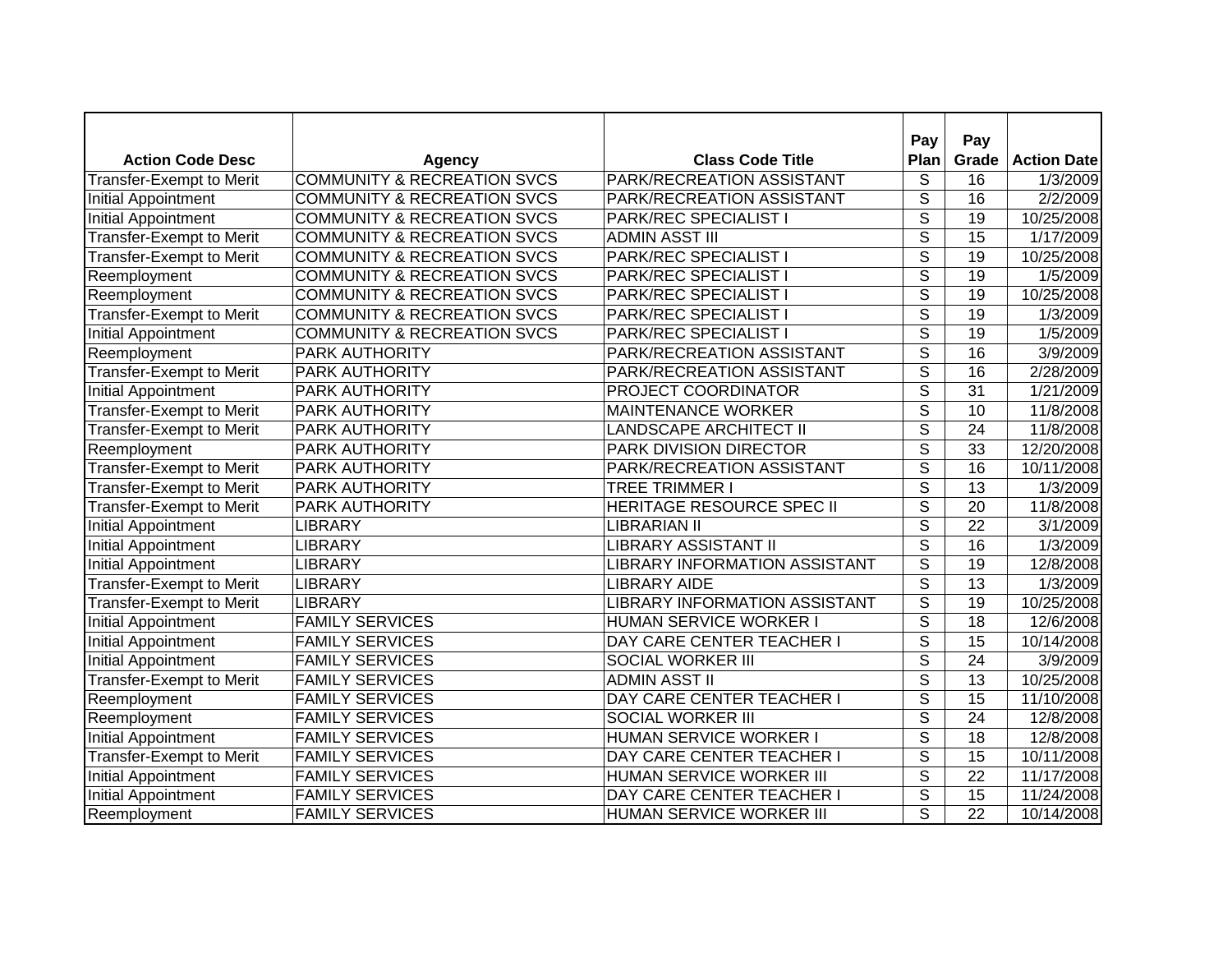|                                 |                               |                                       | Pay                      | Pay             |                        |
|---------------------------------|-------------------------------|---------------------------------------|--------------------------|-----------------|------------------------|
| <b>Action Code Desc</b>         | <b>Agency</b>                 | <b>Class Code Title</b>               | Plan                     | Grade           | <b>Action Date</b>     |
| <b>Initial Appointment</b>      | <b>FAMILY SERVICES</b>        | <b>SOCIAL WORKER II</b>               | S                        | 23              | 2/23/2009              |
| Reemployment                    | <b>FAMILY SERVICES</b>        | <b>SOCIAL WORKER II</b>               | $\overline{s}$           | 23              | $\sqrt{2/17/2009}$     |
| <b>Transfer-Exempt to Merit</b> | <b>FAMILY SERVICES</b>        | DAY CARE CENTER TEACHER I             | $\overline{s}$           | 15              | 10/25/2008             |
| <b>Transfer-Exempt to Merit</b> | <b>FAMILY SERVICES</b>        | <b>ADMIN ASST III</b>                 | $\overline{\mathsf{s}}$  | 15              | 10/25/2008             |
| <b>Initial Appointment</b>      | <b>FAMILY SERVICES</b>        | <b>SUBSTANCE ABUSE COUN II</b>        | $\overline{\mathsf{s}}$  | $\overline{23}$ | 11/8/2008              |
| <b>Initial Appointment</b>      | <b>FAMILY SERVICES</b>        | HUMAN SERVICE WORKER I                | $\overline{s}$           | 18              | 12/8/2008              |
| Reemployment                    | <b>FAMILY SERVICES</b>        | <b>SOCIAL WORKER II</b>               | $\overline{s}$           | 23              | 10/20/2008             |
| Transfer-Exempt to Merit        | <b>FAMILY SERVICES</b>        | <b>SOCIAL WORKER II</b>               | $\overline{\mathsf{s}}$  | $\overline{23}$ | 10/25/2008             |
| <b>Initial Appointment</b>      | <b>FAMILY SERVICES</b>        | HUMAN SERVICES ASSISTANT              | S                        | 15              | 11/17/2008             |
| <b>Initial Appointment</b>      | <b>FAMILY SERVICES</b>        | DAY CARE CENTER TEACHER I             | $\overline{s}$           | 15              | 12/8/2008              |
| Reemployment                    | <b>FAMILY SERVICES</b>        | <b>SOCIAL WORKER II</b>               | $\overline{S}$           | 23              | 2/9/2009               |
| <b>Initial Appointment</b>      | <b>FAMILY SERVICES</b>        | CHILD CARE SPECIALIST II              | $\overline{S}$           | 22              | $\frac{1}{1}$ /12/2009 |
| <b>Initial Appointment</b>      | <b>FAMILY SERVICES</b>        | <b>SOCIAL WORKER III</b>              | S                        | 24              | 1/5/2009               |
| Reemployment                    | <b>FAMILY SERVICES</b>        | DAY CARE CENTER TEACHER I             | $\overline{\mathcal{S}}$ | 15              | 12/8/2008              |
| <b>Initial Appointment</b>      | ADMIN FOR HUMAN SERVICES      | <b>ADMIN ASST IV</b>                  | $\overline{\mathcal{S}}$ | 17              | 10/14/2008             |
| Transfer-Exempt to Merit        | <b>INFORMATION TECHNOLOGY</b> | <b>INFORMATION TECHNOLOGY TEC III</b> | S                        | 22              | 10/25/2008             |
| Transfer-Exempt to Merit        | <b>INFORMATION TECHNOLOGY</b> | <b>INFORMATION TECHNOLOGY TEC III</b> | $\overline{s}$           | $\overline{22}$ | 10/25/2008             |
| <b>Initial Appointment</b>      | <b>INFORMATION TECHNOLOGY</b> | NETWORK/TELECOM ANALYST III           | $\overline{\mathcal{S}}$ | 29              | 3/16/2009              |
| <b>Transfer-Exempt to Merit</b> | <b>INFORMATION TECHNOLOGY</b> | <b>INFORMATION TECHNOLOGY TECH I</b>  | $\overline{s}$           | 18              | 1/3/2009               |
| <b>Initial Appointment</b>      | <b>INFORMATION TECHNOLOGY</b> | NETWORK/TELECOM ANALYST II            | S                        | 26              | 10/27/2008             |
| <b>Initial Appointment</b>      | <b>INFORMATION TECHNOLOGY</b> | <b>GEOG INFO SPATIAL ANALYST II</b>   | $\overline{\mathcal{S}}$ | 25              | 3/2/2009               |
| <b>Initial Appointment</b>      | <b>HEALTH</b>                 | PS INFORMATION OFFICER IV             | $\overline{\mathcal{S}}$ | 29              | 2/2/2009               |
| <b>Transfer-Exempt to Merit</b> | <b>HEALTH</b>                 | ENVIRONMENTAL HEALTH SPEC II          | S                        | 23              | 2/28/2009              |
| Reemployment                    | <b>HEALTH</b>                 | NUTRITIONIST ASSISTANT                | $\overline{\mathsf{s}}$  | 14              | 11/24/2008             |
| <b>Initial Appointment</b>      | <b>HEALTH</b>                 | ENVIRONMENTAL HEALTH SPEC II          | $\overline{\mathcal{S}}$ | 23              | 10/14/2008             |
| Initial Appointment             | <b>HEALTH</b>                 | <b>CLINIC ROOM AIDE</b>               | $\overline{\mathsf{s}}$  | 14              | 10/27/2008             |
| <b>Transfer-Exempt to Merit</b> | <b>HEALTH</b>                 | <b>HUMAN SERVICES ASSISTANT</b>       | $\overline{\mathsf{s}}$  | $\overline{15}$ | 10/11/2008             |
| <b>Transfer-Exempt to Merit</b> | <b>HEALTH</b>                 | <b>CLINIC ROOM AIDE</b>               | $\overline{s}$           | $\overline{14}$ | 11/22/2008             |
| <b>Transfer-Exempt to Merit</b> | <b>HEALTH</b>                 | ENVIRONMENTAL HEALTH SPEC II          | $\overline{s}$           | $\overline{23}$ | 10/11/2008             |
| <b>Initial Appointment</b>      | <b>HEALTH</b>                 | <b>CLINIC ROOM AIDE</b>               | $\overline{s}$           | 14              | 10/27/2008             |
| <b>Transfer-Exempt to Merit</b> | <b>HEALTH</b>                 | <b>ADMIN ASST II</b>                  | $\overline{\mathsf{s}}$  | $\overline{13}$ | 10/11/2008             |
| <b>Transfer-Exempt to Merit</b> | <b>HEALTH</b>                 | NUTRITIONIST ASSISTANT                | $\overline{s}$           | 14              | 2/28/2009              |
| Transfer-Exempt to Merit        | <b>HEALTH</b>                 | ENVIRONMENTAL HEALTH SPEC II          | $\overline{\mathsf{s}}$  | 23              | 10/11/2008             |
| <b>Transfer-Exempt to Merit</b> | <b>HEALTH</b>                 | PUBLIC HEALTH NUTRITIONIST            | S                        | $\overline{19}$ | 1/3/2009               |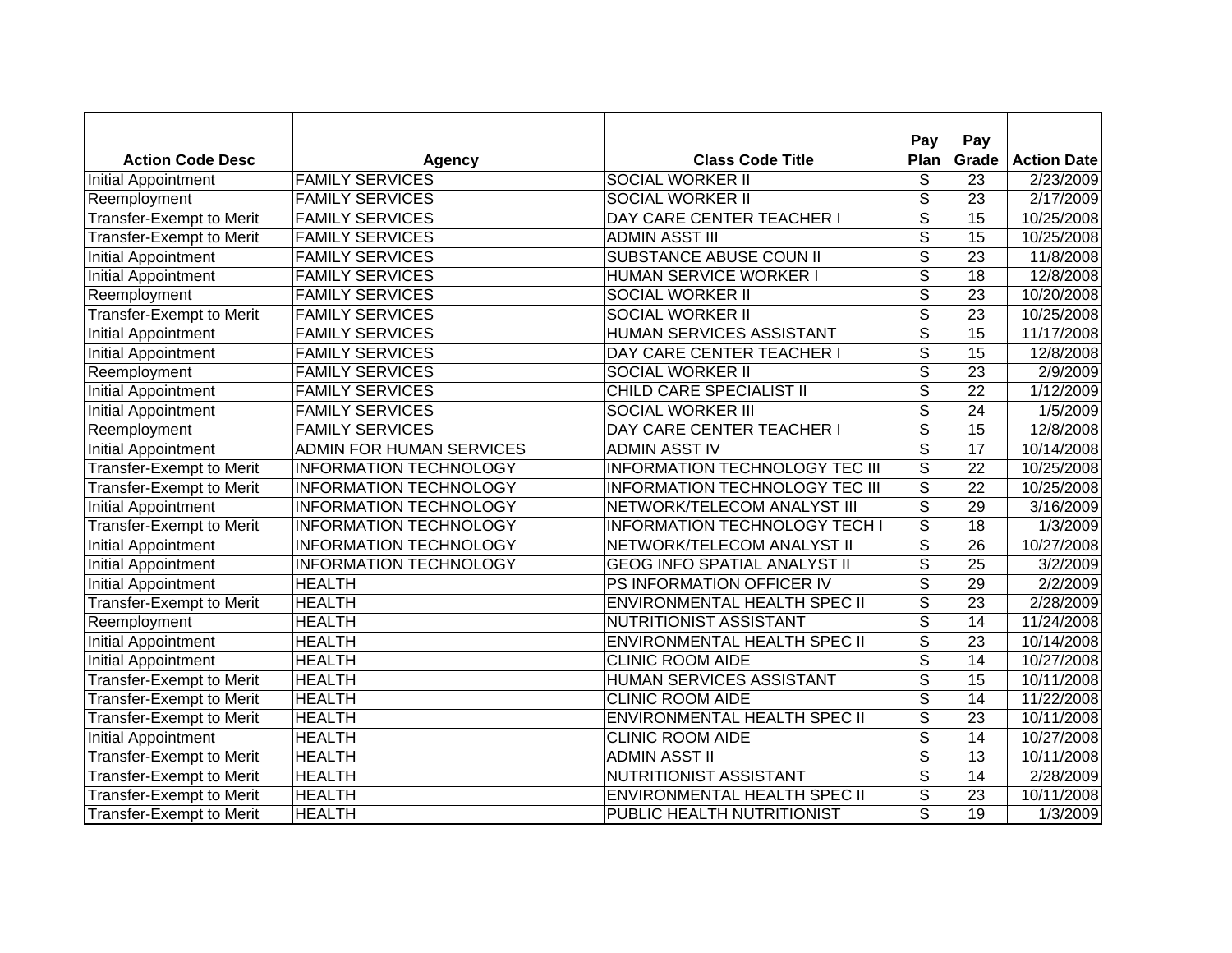|                            |                                          |                                     | Pay                      | Pay             |                    |
|----------------------------|------------------------------------------|-------------------------------------|--------------------------|-----------------|--------------------|
| <b>Action Code Desc</b>    | <b>Agency</b>                            | <b>Class Code Title</b>             | Plan                     | Grade           | <b>Action Date</b> |
| Initial Appointment        | <b>HEALTH</b>                            | <b>CLINIC ROOM AIDE</b>             | S                        | 14              | 10/27/2008         |
| <b>Initial Appointment</b> | <b>HEALTH</b>                            | <b>ENVIRONMENTAL HEALTH SPEC II</b> | $\overline{s}$           | 23              | 11/10/2008         |
| Initial Appointment        | <b>HEALTH</b>                            | PUBLIC HEALTH NURSE II              | $\overline{s}$           | $\overline{23}$ | 10/14/2008         |
| Reemployment               | <b>HEALTH</b>                            | MANAGEMENT ANALYST III              | $\overline{s}$           | 27              | 2/13/2009          |
| <b>Initial Appointment</b> | <b>HEALTH</b>                            | <b>CLINIC ROOM AIDE</b>             | $\overline{\mathsf{s}}$  | 14              | 10/27/2008         |
| Transfer-Exempt to Merit   | <b>HEALTH</b>                            | <b>HUMAN SERVICES ASSISTANT</b>     | $\overline{s}$           | 15              | 11/22/2008         |
| Transfer-Exempt to Merit   | <b>HEALTH</b>                            | <b>CLINIC ROOM AIDE</b>             | $\overline{\mathsf{s}}$  | 14              | 10/25/2008         |
| <b>Initial Appointment</b> | <b>HEALTH</b>                            | PUBLIC HEALTH NURSE II              | $\overline{s}$           | $\overline{23}$ | 10/14/2008         |
| Initial Appointment        | <b>HEALTH</b>                            | <b>CLINIC ROOM AIDE</b>             | S                        | 14              | 10/27/2008         |
| Transfer-Exempt to Merit   | <b>HEALTH</b>                            | PUBLIC HEALTH NURSE IV              | $\overline{\mathsf{s}}$  | 28              | 1/17/2009          |
| <b>Initial Appointment</b> | <b>HEALTH</b>                            | <b>CLINIC ROOM AIDE</b>             | $\overline{S}$           | 14              | 10/27/2008         |
| Reemployment               | <b>HEALTH</b>                            | ENVIRONMENTAL HEALTH SPEC II        | S                        | 23              | 11/10/2008         |
| Transfer-Exempt to Merit   | <b>HEALTH</b>                            | <b>CLINIC ROOM AIDE</b>             | $\overline{S}$           | 14              | 10/11/2008         |
| Initial Appointment        | COMMUNITY SERVICES BOARD ADMIN           | EXEC DIR FFX-FALLS CHURCH CSB       | E                        | 13              | 10/11/2008         |
| Initial Appointment        | PREVNT HOMELESS                          | DIR OFC TO END HOMELESSNESS         | E                        | 08              | 3/3/2009           |
| Transfer-Exempt to Merit   | <b>MENTAL HEALTH SERVICES</b>            | MENTAL HEALTH COUNSELOR             | S                        | 20              | 12/20/2008         |
| Reemployment               | <b>MENTAL HEALTH SERVICES</b>            | <b>PSYCHIATRIST</b>                 | S                        | 35              | 2/14/2009          |
| Reemployment               | <b>MENTAL HEALTH SERVICES</b>            | <b>MENTAL HEALTH THERAPIST</b>      | S                        | 23              | 10/16/2008         |
| Initial Appointment        | <b>MENTAL HEALTH SERVICES</b>            | <b>MANAGEMENT ANALYST II</b>        | $\overline{\mathsf{s}}$  | 24              | 12/1/2008          |
| Reemployment               | <b>MENTAL HEALTH SERVICES</b>            | MH/MR/ADS SEN CLINICIAN             | S                        | 25              | 12/2/2008          |
| <b>Initial Appointment</b> | <b>MENTAL HEALTH SERVICES</b>            | <b>MENTAL HEALTH THERAPIST</b>      | S                        | 23              | 10/30/2008         |
| Transfer-Exempt to Merit   | <b>MENTAL HEALTH SERVICES</b>            | <b>ADMIN ASST III</b>               | $\overline{S}$           | 15              | 1/31/2009          |
| Reemployment               | <b>MENTAL HEALTH SERVICES</b>            | <b>CLINICAL PSYCHOLOGIST</b>        | S                        | 27              | 10/14/2008         |
| Reemployment               | <b>MENTAL HEALTH SERVICES</b>            | <b>MENTAL HEALTH THERAPIST</b>      | $\overline{\mathcal{S}}$ | 23              | 12/15/2008         |
| Transfer-Exempt to Merit   | MENTAL RETARDATION SERVICES              | <b>MENTAL RETARDATION SPEC I</b>    | S                        | 20              | 2/28/2009          |
| Reemployment               | <b>MENTAL RETARDATION SERVICES</b>       | <b>MANPOWER SPECIALIST II</b>       | $\overline{s}$           | 22              | 1/30/2009          |
| <b>Initial Appointment</b> | ALCOHOL AND DRUG SERVICES                | SUBSTANCE ABUSE COUN I              | $\overline{\mathsf{s}}$  | $\overline{20}$ | 10/12/2008         |
| Transfer-Exempt to Merit   | ALCOHOL AND DRUG SERVICES                | SUBSTANCE ABUSE COUN II             | $\overline{s}$           | $\overline{23}$ | 1/3/2009           |
| Transfer-Exempt to Merit   | ALCOHOL AND DRUG SERVICES                | SUBSTANCE ABUSE COUN I              | $\overline{s}$           | 20              | 1/3/2009           |
| Transfer-Exempt to Merit   | ALCOHOL AND DRUG SERVICES                | <b>BHN CLINICIAN/CASE MANAGER</b>   | $\overline{s}$           | 24              | 3/14/2009          |
| <b>Initial Appointment</b> | ALCOHOL AND DRUG SERVICES                | SUBSTANCE ABUSE COUN II             | $\overline{\mathsf{s}}$  | $\overline{23}$ | 1/21/2009          |
| <b>Initial Appointment</b> | <b>EARLY INTERVENTION</b>                | PHYSICAL THERAPIST II               | $\overline{s}$           | 24              | 11/21/2008         |
| <b>Initial Appointment</b> | <b>CIRCUIT COURT AND RECORDS</b>         | ADMINISTRATIVE ASSISTANT V          | $\overline{\mathsf{s}}$  | $\overline{19}$ | 10/6/2008          |
| Initial Appointment        | <b>JUVENILE &amp; DOMESTIC RELATIONS</b> | <b>FOOD SERVICE SPECIALIST</b>      | S                        | $\overline{13}$ | 10/28/2008         |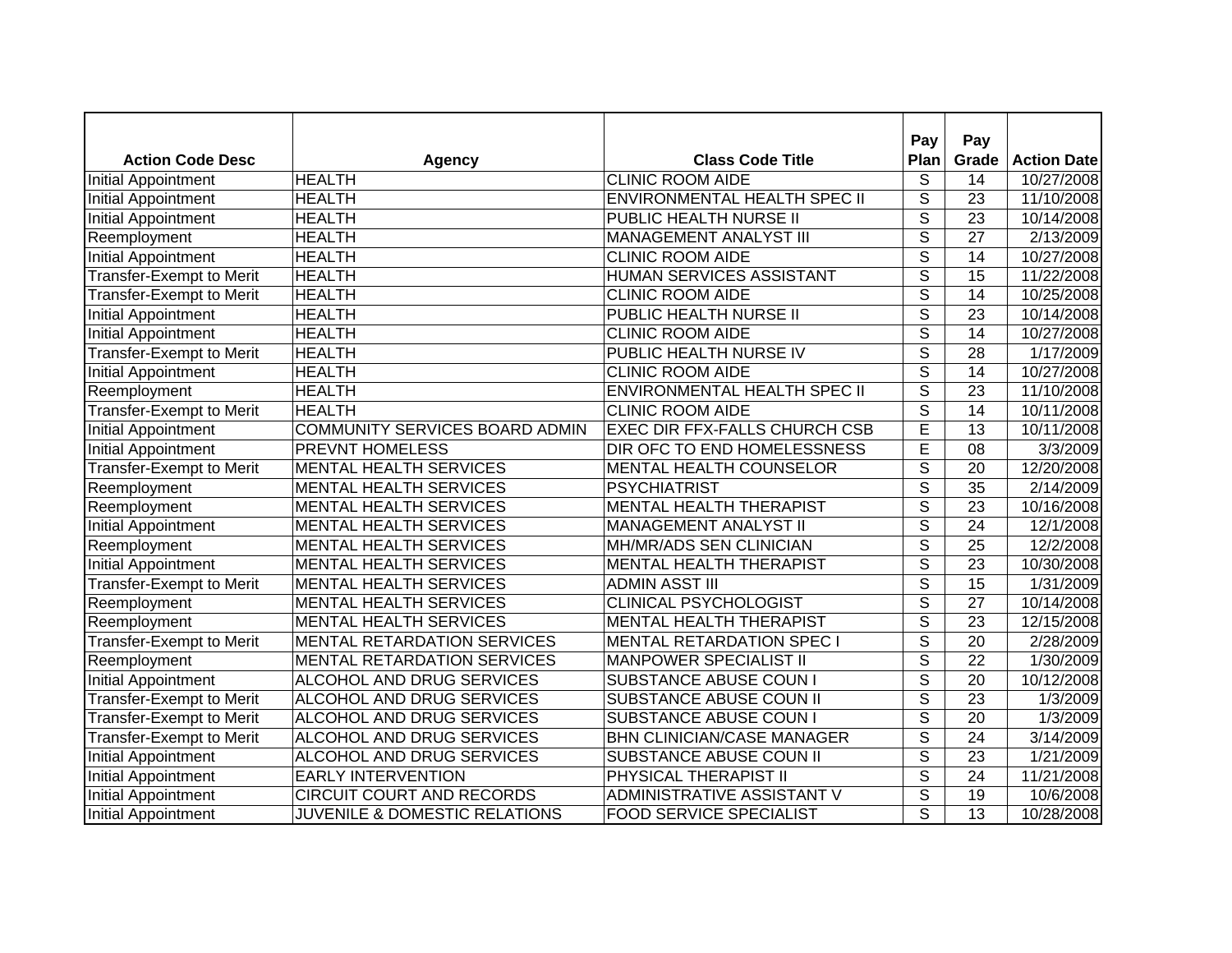|                                 |                                          |                                      | Pay                      | Pay             |                       |
|---------------------------------|------------------------------------------|--------------------------------------|--------------------------|-----------------|-----------------------|
| <b>Action Code Desc</b>         | <b>Agency</b>                            | <b>Class Code Title</b>              | Plan                     | Grade           | <b>Action Date</b>    |
| Initial Appointment             | <b>JUVENILE &amp; DOMESTIC RELATIONS</b> | PROBATION COUNSELOR II               | S                        | 23              | 10/25/2008            |
| Transfer-Exempt to Merit        | JUVENILE & DOMESTIC RELATIONS            | PROBATION COUNSELOR II               | $\overline{\mathcal{S}}$ | $\overline{23}$ | 1/3/2009              |
| Reemployment                    | JUVENILE & DOMESTIC RELATIONS            | PROBATION COUNSELOR I                | $\overline{\mathsf{s}}$  | 20              | 10/20/2008            |
| Transfer-Exempt to Merit        | <b>JUVENILE &amp; DOMESTIC RELATIONS</b> | PROBATION COUNSELOR I                | $\overline{\mathsf{s}}$  | $\overline{20}$ | 10/25/2008            |
| <b>Initial Appointment</b>      | JUVENILE & DOMESTIC RELATIONS            | PROBATION COUNSELOR I                | $\overline{s}$           | 20              | 10/4/2008             |
| Transfer-Exempt to Merit        | <b>GENERAL DISTRICT COURT</b>            | <b>ADMIN ASST II</b>                 | $\overline{s}$           | 13              | 1/31/2009             |
| <b>Initial Appointment</b>      | <b>POLICE</b>                            | POLICE OFFICER I                     | O                        | $\overline{17}$ | 11/10/2008            |
| Reemployment                    | <b>POLICE</b>                            | POLICE OFFICER I                     | O                        | 17              | 1/5/2009              |
| <b>Initial Appointment</b>      | <b>POLICE</b>                            | <b>ADMIN ASST II</b>                 | S                        | 13              | 10/14/2008            |
| <b>Initial Appointment</b>      | <b>POLICE</b>                            | <b>SCHOOL CROSSING GUARD</b>         | $\overline{S}$           | 10              | 10/27/2008            |
| <b>Initial Appointment</b>      | <b>POLICE</b>                            | POLICE OFFICER I                     | $\circ$                  | 17              | 10/10/2008            |
| Initial Appointment             | <b>POLICE</b>                            | <b>ADMIN ASST II</b>                 | $\overline{\mathcal{S}}$ | 13              | 12/8/2008             |
| Initial Appointment             | <b>POLICE</b>                            | POLICE OFFICER I                     | $\circ$                  | 17              | 10/10/2008            |
| Initial Appointment             | <b>SHERIFF</b>                           | <b>DEP SHERIFF I</b>                 | C                        | 17              | 12/22/2008            |
| Initial Appointment             | <b>SHERIFF</b>                           | <b>CORRECTIONAL HEALTH NURSE I</b>   | S                        | 21              | 10/1/2008             |
| Initial Appointment             | <b>SHERIFF</b>                           | <b>DEP SHERIFF I</b>                 | C                        | 17              | 10/27/2008            |
| Initial Appointment             | <b>SHERIFF</b>                           | <b>DEP SHERIFF I</b>                 | $\mathsf{C}$             | 17              | 11/24/2008            |
| Reemployment                    | <b>SHERIFF</b>                           | <b>DEP SHERIFF I</b>                 | C                        | 17              | 10/29/2008            |
| Initial Appointment             | <b>SHERIFF</b>                           | <b>DEP SHERIFF I</b>                 | C                        | 17              | $\overline{1}/5/2009$ |
| <b>Initial Appointment</b>      | <b>SHERIFF</b>                           | <b>DEP SHERIFF I</b>                 | $\mathsf C$              | 17              | 1/5/2009              |
| Initial Appointment             | <b>SHERIFF</b>                           | <b>DEP SHERIFF I</b>                 | $\mathsf C$              | 17              | 12/8/2008             |
| Reemployment                    | <b>SHERIFF</b>                           | <b>DEP SHERIFF I</b>                 | $\mathsf C$              | 17              | 1/21/2009             |
| Reemployment                    | FIRE AND RESCUE                          | <b>FIRE TECHNICIAN</b>               | F                        | 19              | 11/9/2008             |
| <b>Initial Appointment</b>      | FIRE AND RESCUE                          | <b>FIREFIGHTER/MEDIC</b>             | F                        | 18              | 11/10/2008            |
| <b>Initial Appointment</b>      | FIRE AND RESCUE                          | <b>GEOG INFO SPATIAL ANALYST II</b>  | S                        | 25              | 11/24/2008            |
| <b>Initial Appointment</b>      | FIRE AND RESCUE                          | <b>FIREFIGHTER/MEDIC</b>             | $\overline{\mathsf{F}}$  | $\overline{18}$ | 11/10/2008            |
| <b>Initial Appointment</b>      | FIRE AND RESCUE                          | FIREFIGHTER/MEDIC                    | F                        | $\overline{18}$ | 11/10/2008            |
| <b>Transfer-Exempt to Merit</b> | <b>FIRE AND RESCUE</b>                   | <b>FIRE INSPECTOR II</b>             | $\overline{s}$           | $\overline{20}$ | 11/22/2008            |
| <b>Initial Appointment</b>      | FIRE AND RESCUE                          | <b>NURSE PRACTITIONER/PHYSN ASST</b> | $\overline{s}$           | 27              | 1/7/2009              |
| <b>Initial Appointment</b>      | FIRE AND RESCUE                          | <b>FIREFIGHTER/MEDIC</b>             | F                        | 18              | 11/10/2008            |
| <b>Initial Appointment</b>      | FIRE AND RESCUE                          | <b>FIREFIGHTER/MEDIC</b>             | F                        | $\overline{18}$ | 11/10/2008            |
| <b>Initial Appointment</b>      | FIRE AND RESCUE                          | FIREFIGHTER/MEDIC                    | F                        | 18              | 11/10/2008            |
| <b>Initial Appointment</b>      | <b>FIRE AND RESCUE</b>                   | FIREFIGHTER/MEDIC                    | F                        | $\overline{18}$ | 11/10/2008            |
| Initial Appointment             | FIRE AND RESCUE                          | <b>NURSE PRACTITIONER/PHYSN ASST</b> | S                        | $\overline{27}$ | 2/17/2009             |